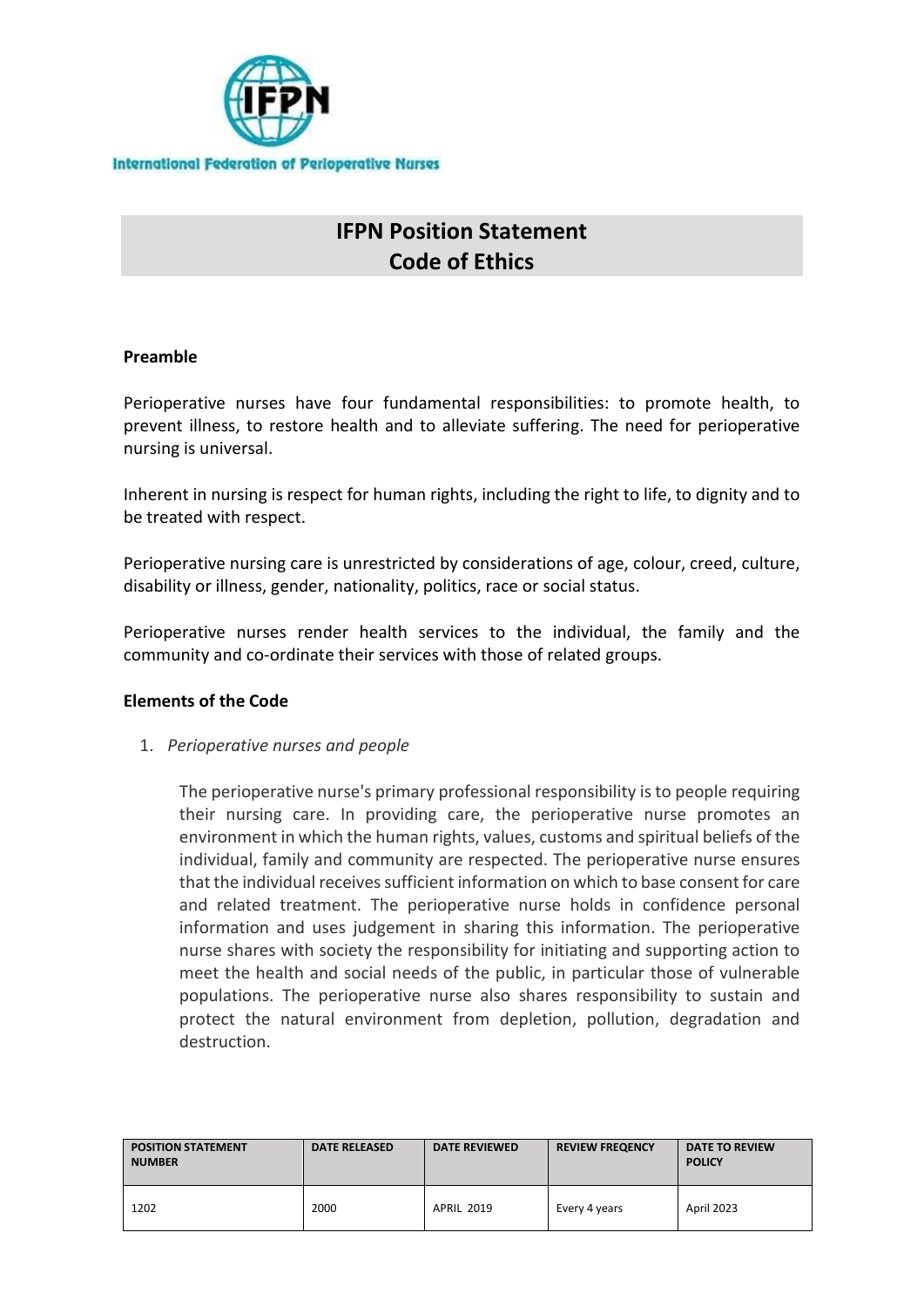

### 2. *Perioperative nurses and practice*

The perioperative nurse carries personal responsibility and accountability for their nursing practice, and for maintaining competence by continual learning. The perioperative nurse maintains a standard of personal health such that the ability to provide care is not compromised. The perioperative nurse uses judgement regarding individual competence when accepting and delegating responsibility. The perioperative nurse at all times maintains standards of personal conduct which reflect well on the profession and enhance public confidence. The perioperative nurse, in providing care, ensures that use of technology and scientific advances are compatible with the safety, dignity and rights of people.

#### 3. *Perioperative nurses and the profession*

The perioperative nurse assumes the major role in determining and implementing acceptable standards of clinical perioperative nursing practice, management, research and education. The perioperative nurse is active in developing a core of research-based professional knowledge. The perioperative nurse, acting through the professional organisation, participates in creating and maintaining equitable social and economic working conditions in nursing.

#### 4. *Perioperative nurses and co-workers*

The perioperative nurse sustains a co-operative relationship with co-workers in nursing and other fields. The perioperative nurse takes appropriate action to safeguard individuals when a co-worker or any other person endangers their care.

The IFPN Code of Ethics for Nurses is a guide for action based on social values and needs. It will have meaning only as a living document if applied to the realities of perioperative nursing and health care in a changing society and within the many cultural norms around the world. To achieve its purpose the Code must be understood, internalised and used by perioperative nurses in all aspects of their work. It must be available to students and perioperative nurses throughout their study and working lives.

| <b>POSITION STATEMENT</b><br><b>NUMBER</b> | <b>DATE RELEASED</b> | <b>DATE REVIEWED</b> | <b>REVIEW FREQENCY</b> | <b>DATE TO REVIEW</b><br><b>POLICY</b> |
|--------------------------------------------|----------------------|----------------------|------------------------|----------------------------------------|
| 1202                                       | 2000                 | <b>APRIL 2019</b>    | Every 4 years          | April 2023                             |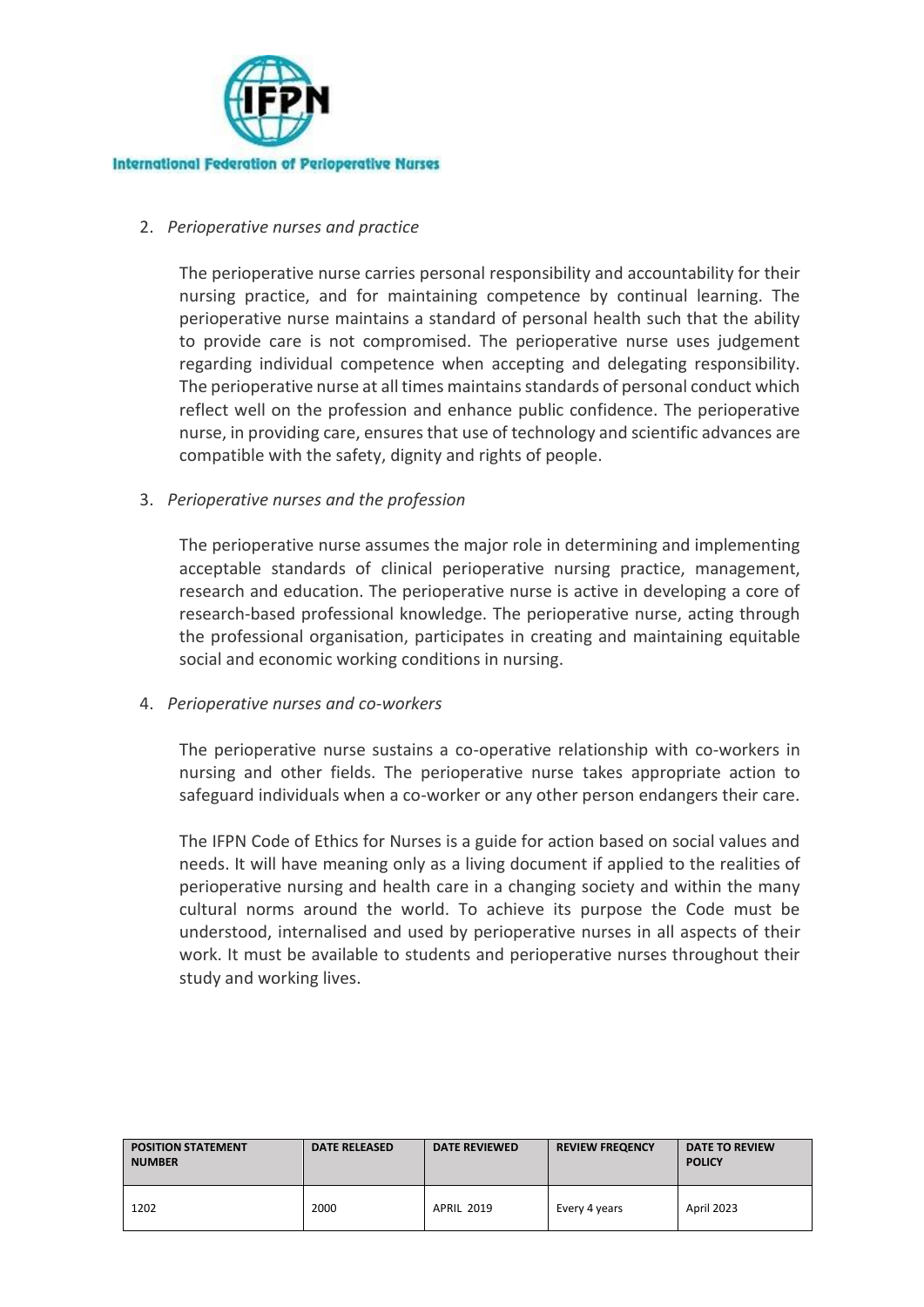

### **Advice to nurses**

- Study the standards under each element of the Code.
- Reflect on what each standard means to you. Think about how you can apply ethics in your nursing domain: perioperative practice, education, research or management.
- Discuss the Code with co-workers and others.
- Use a specific example from experience to identify ethical dilemmas and standards of conduct as outlined in the Code. Identify how you would resolve the dilemma.
- Work in groups to clarify ethical decision-making and reach a consensus on standards of ethical conduct.
- Collaborate with your national perioperative nurses' association, co-workers, and others in the continuous application of ethical standards in nursing practice, education, management and research.

| <b>POSITION STATEMENT</b><br><b>NUMBER</b> | <b>DATE RELEASED</b> | <b>DATE REVIEWED</b> | <b>REVIEW FREQENCY</b> | <b>DATE TO REVIEW</b><br><b>POLICY</b> |
|--------------------------------------------|----------------------|----------------------|------------------------|----------------------------------------|
| 1202                                       | 2000                 | <b>APRIL 2019</b>    | Every 4 years          | April 2023                             |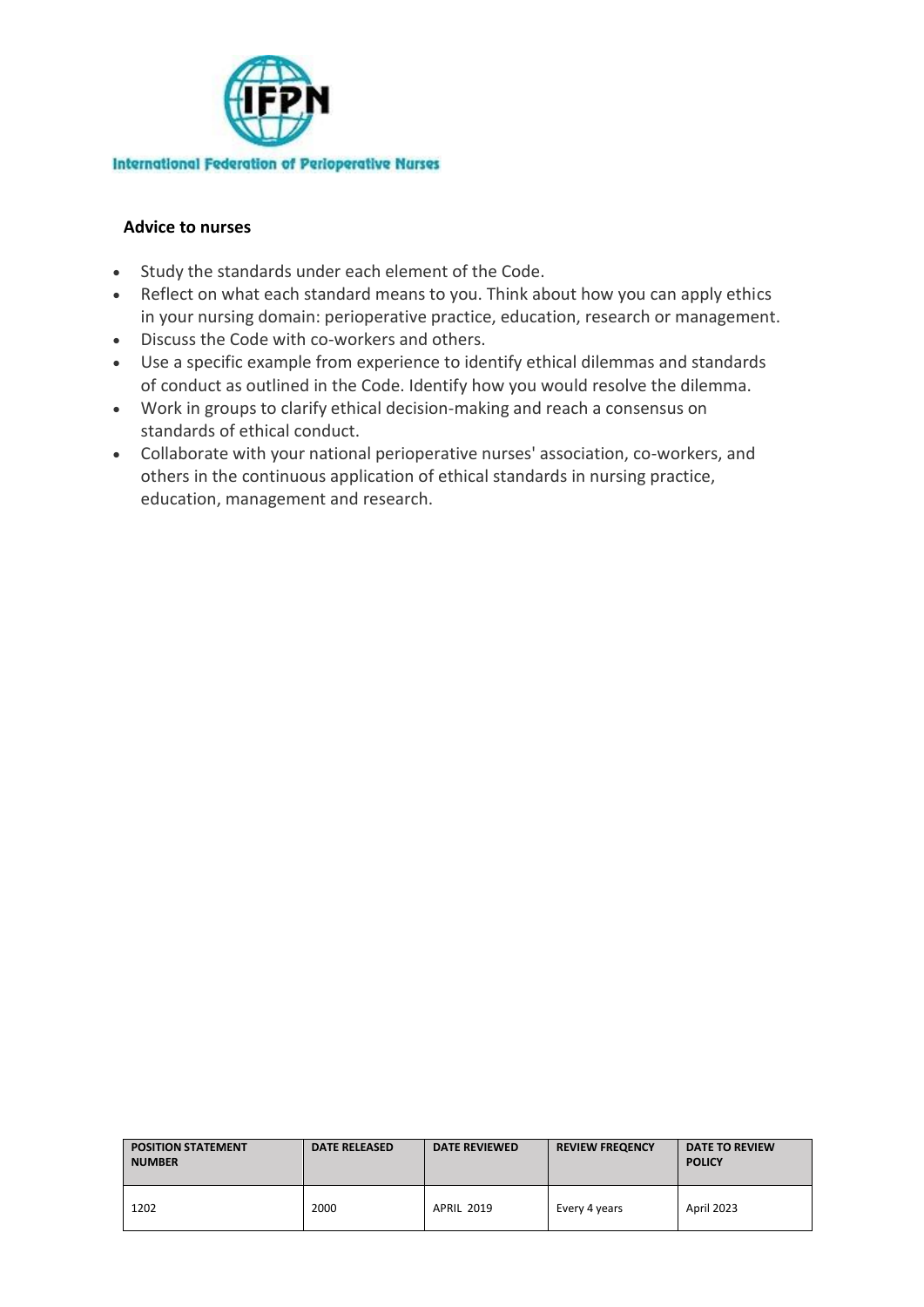

### **Element of the Code # 1: PERIOPERATIVE NURSES AND PEOPLE**

| Perioperative<br>practitioners and<br><b>Managers</b>                                                              | <b>Educators and</b><br>Researchers                                                                                        | <b>National</b><br><b>Perioperative Nurses'</b><br>Associations                                            | Interpretive statement<br>for perioperative<br>(operating theatre) staff                                                                                 |
|--------------------------------------------------------------------------------------------------------------------|----------------------------------------------------------------------------------------------------------------------------|------------------------------------------------------------------------------------------------------------|----------------------------------------------------------------------------------------------------------------------------------------------------------|
| Provide care that<br>respects human rights<br>and is sensitive to the<br>values, customs and<br>beliefs of people. | In curriculum include<br>references to human<br>rights, equity, justice,<br>solidarity as the basis for<br>access to care. | Develop position<br>statements and<br>guidelines that<br>support human rights<br>and ethical<br>standards. | Ensure the privacy and<br>dignity of all patients<br>and treat all with equal<br>respect                                                                 |
| Provide continuing<br>education in ethical<br>issues                                                               | Provide teaching and<br>learning opportunities<br>for ethical issues and<br>decision making                                | Lobby for<br>involvement of<br>nurses in ethics<br>review committees.                                      | Maintain a morally<br>correct attitude<br>towards all patients<br>based on learning                                                                      |
| Provide sufficient<br>information to permit<br>informed consent and<br>the right to choose or<br>refuse treatment. | Provide<br>teaching/learning<br>opportunities related to<br>informed consent                                               | Provide guidelines,<br>position statements<br>and continuing<br>education related to<br>informed consent   | Deliver best practice in<br>giving patients<br>sufficient information<br>on which to make<br>meaningful and timely<br>decisions about their<br>treatment |
| Use recording and<br>information<br>management systems<br>that ensure<br>confidentiality                           | Introduce into<br>curriculum concepts of<br>privacy and<br>confidentiality                                                 | Incorporate issues of<br>confidentiality and<br>privacy into a<br>national code of<br>ethics for nurses.   | Make sure that all<br>patient information is<br>only available to those<br>who need to use or<br>know it                                                 |
| Develop and monitor<br>environmental safety<br>in the workplace                                                    | Sensitise students to the<br>importance of social<br>action in current<br>concerns                                         | Advocate for safe<br>and healthy<br>environment                                                            | <b>Ensure that the Health</b><br>and Safety of staff and<br>patients is considered<br>and where possible<br>remedies found to<br>remove risks            |

| <b>POSITION STATEMENT</b><br><b>NUMBER</b> | <b>DATE RELEASED</b> | <b>DATE REVIEWED</b> | <b>REVIEW FREQENCY</b> | <b>DATE TO REVIEW</b><br><b>POLICY</b> |
|--------------------------------------------|----------------------|----------------------|------------------------|----------------------------------------|
| 1202                                       | 2000                 | <b>APRIL 2019</b>    | Every 4 years          | April 2023                             |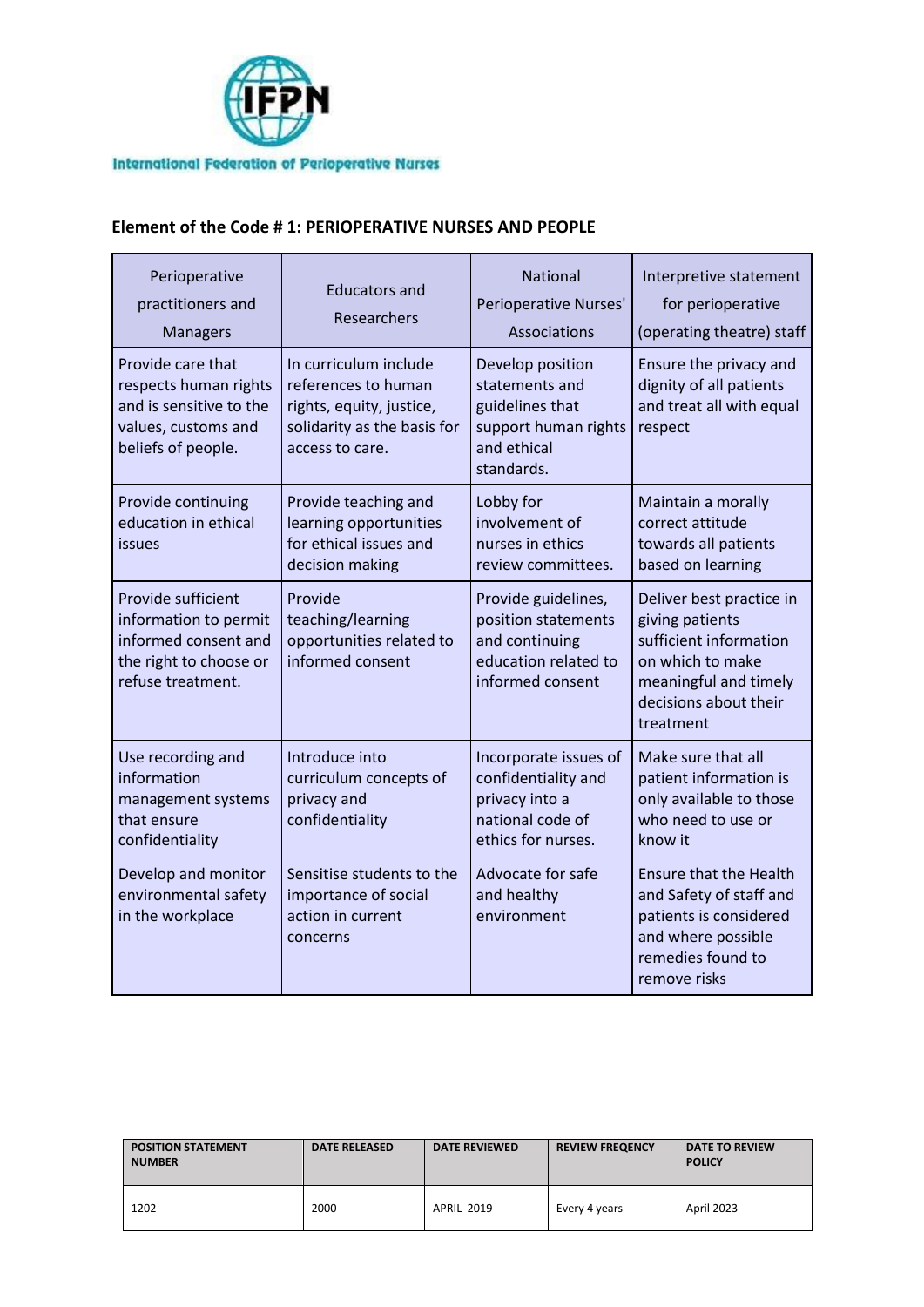

## **Element of the Code # 2: PERIOPERATIVE NURSES AND PRACTICE**

| <b>Practitioners and</b><br><b>Managers</b>                                                                                             | Educators and<br>Researchers                                                                                           | National Nurses'<br>Perioperative<br>Associations                                                                         | Interpretive<br>statement for<br>perioperative<br>(operating theatre)<br>staff                                       |
|-----------------------------------------------------------------------------------------------------------------------------------------|------------------------------------------------------------------------------------------------------------------------|---------------------------------------------------------------------------------------------------------------------------|----------------------------------------------------------------------------------------------------------------------|
| <b>Establish standards</b><br>of care and a work<br>setting that<br>promotes quality<br>care                                            | Provide<br>teaching/learning<br>opportunities that<br>foster life long learning<br>and competence for<br>practice      | Provide access to<br>continuing<br>education, through<br>journals,<br>conferences,<br>distance education,<br>etc          | Make sure that<br>your nursing<br>practice is high<br>quality and<br>evidence based                                  |
| Establish systems<br>for professional<br>appraisal,<br>continuing<br>education and<br>systematic renewal<br>of licensure to<br>practice | Conduct and<br>disseminate research<br>that shows links<br>between continual<br>learning and<br>competence to practice | Lobby to ensure<br>continuing<br>education<br>opportunities and<br>quality care<br>standards                              | Make certain that<br>you hold current<br>registration, are<br>competent to<br>practice and have<br>regular appraisal |
| <b>Monitor</b> and<br>promote the<br>personal health of<br>nursing staff in<br>relation to their<br>competence for<br>practice          | Promote the<br>importance of personal<br>health and illustrate its<br>relation to other values                         | Promote healthy<br>lifestyles for nursing<br>professionals. Lobby<br>for healthy<br>workplaces and<br>services for nurses | Keep fit and healthy<br>in order to be able<br>to perform your<br>role for your<br>patients and career.              |

| <b>POSITION STATEMENT</b><br><b>NUMBER</b> | <b>DATE RELEASED</b> | <b>DATE REVIEWED</b> | <b>REVIEW FREQENCY</b> | <b>DATE TO REVIEW</b><br><b>POLICY</b> |
|--------------------------------------------|----------------------|----------------------|------------------------|----------------------------------------|
| 1202                                       | 2000                 | <b>APRIL 2019</b>    | Every 4 years          | April 2023                             |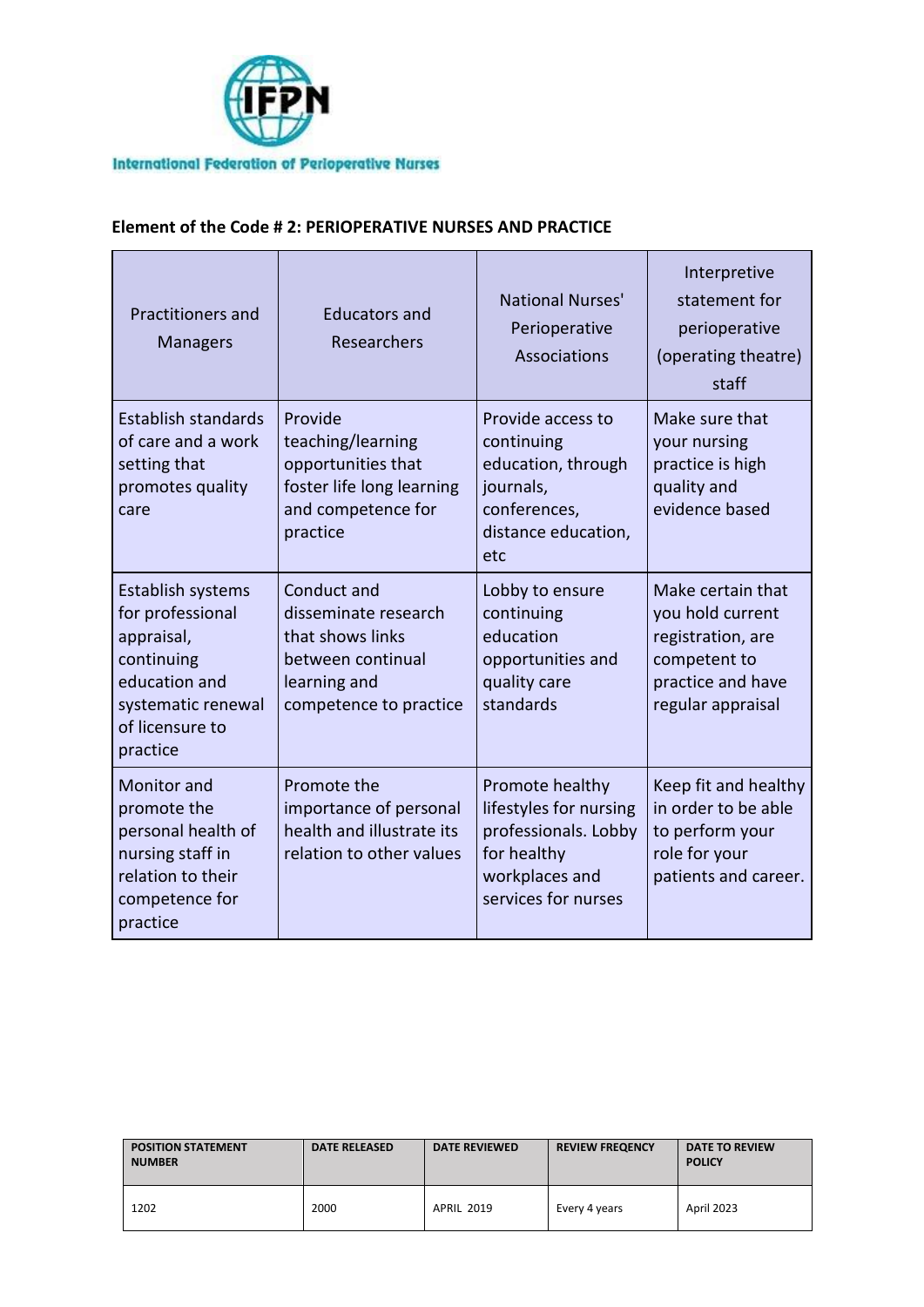

## **Element of the Code # 3: PERIOPERATIVE NURSES AND THE PROFESSION**

| <b>Practitioners and</b><br><b>Managers</b>                                                                                                                   | <b>Educators and</b><br>Researchers                                                                                                     | National Nurses'<br>Perioperative<br>Associations                                                                                                  | Interpretive<br>statement for<br>perioperative<br>(operating theatre)<br>staff                                                        |
|---------------------------------------------------------------------------------------------------------------------------------------------------------------|-----------------------------------------------------------------------------------------------------------------------------------------|----------------------------------------------------------------------------------------------------------------------------------------------------|---------------------------------------------------------------------------------------------------------------------------------------|
| Set standards for<br>nursing practice,<br>research, education<br>and management                                                                               | Provide<br>teaching/learning<br>opportunities in setting<br>standards for nursing<br>practice, research,<br>education and<br>management | Collaborate with<br>others to set<br>standards for<br>nursing education,<br>practice, research<br>and management                                   | Deliver your nursing<br>care based on<br>international<br>evidence, best<br>practice and<br>continuing personal<br>education          |
| Foster workplace<br>support of the<br>conduct,<br>dissemination and<br>utilisation of<br>research related to<br>nursing and health                            | Conduct, disseminate<br>and utilise research to<br>advance the nursing<br>profession                                                    | Develop position<br>statements,<br>guidelines and<br>standards related to<br>nursing research                                                      | Share your<br>knowledge with<br>your colleagues and<br>also learn from<br>them collaboratively                                        |
| Promote<br>participation in<br>national<br>perioperative<br>nurses' associations<br>so as to create<br>favourable socio-<br>economic conditions<br>for nurses | Sensitise learners to<br>the importance of<br>professional nursing<br>associations                                                      | Lobby for fair social<br>and economic<br>working conditions<br>in nursing. Develop<br>position statements<br>and guidelines in<br>workplace issues | Use your<br>membership of your<br>professional<br>organisation to help<br>raise nurses' profiles<br>and status within<br>your country |

| <b>POSITION STATEMENT</b><br><b>NUMBER</b> | <b>DATE RELEASED</b> | <b>DATE REVIEWED</b> | <b>REVIEW FREQENCY</b> | <b>DATE TO REVIEW</b><br><b>POLICY</b> |
|--------------------------------------------|----------------------|----------------------|------------------------|----------------------------------------|
| 1202                                       | 2000                 | <b>APRIL 2019</b>    | Every 4 years          | April 2023                             |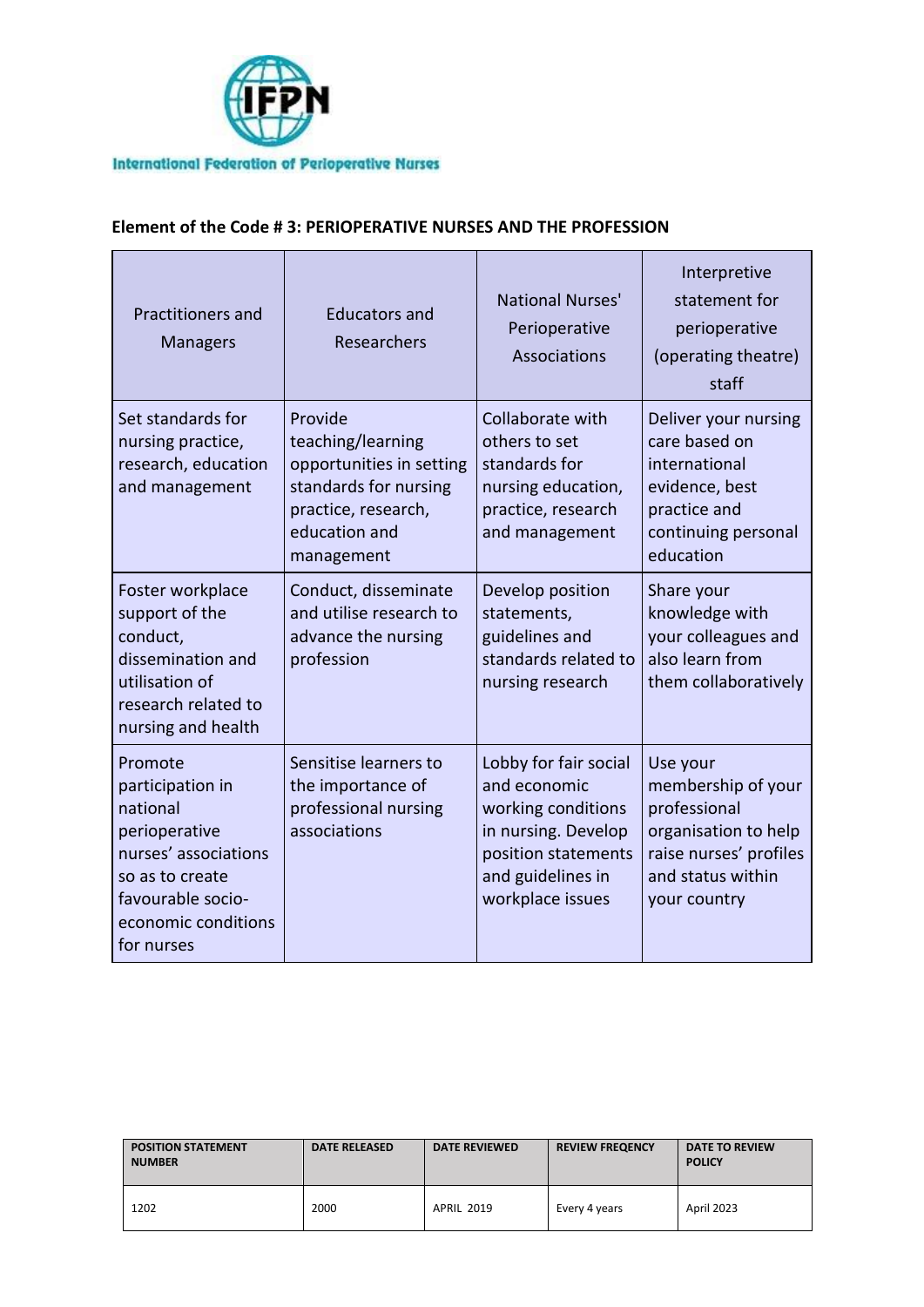

### **Element of the Code #4: PERIOPERATIVE NURSES AND CO-WORKERS**

| <b>Practitioners and</b><br><b>Managers</b>                                                                                               | <b>Educators and</b><br>Researchers                                                                                                             | National Nurses'<br>Perioperative<br>Associations                                                                                                                          | Interpretive<br>statement for<br>perioperative<br>(operating theatre)<br>staff                                                         |
|-------------------------------------------------------------------------------------------------------------------------------------------|-------------------------------------------------------------------------------------------------------------------------------------------------|----------------------------------------------------------------------------------------------------------------------------------------------------------------------------|----------------------------------------------------------------------------------------------------------------------------------------|
| Create awareness of<br>specific and<br>overlapping functions<br>and the potential for<br>interdisciplinary<br>tensions                    | Develop<br>understanding of the<br>roles of other<br>workers                                                                                    | Stimulate co-<br>operation with other<br>related disciplines                                                                                                               | Share knowledge<br>and learn from<br>other professionals<br>to ensure high<br>quality total<br>patient care                            |
| Develop workplace<br>systems that support<br>common professional,<br>ethical values and<br>behaviour                                      | Communicate<br>nursing ethics to<br>other professions                                                                                           | Develop awareness<br>of ethical issues of<br>other professions                                                                                                             | Discuss ethical<br>patient care with<br>other professional<br>groups to put good<br>systems in place in<br>the operating<br>department |
| Develop mechanisms<br>to safeguard the<br>individual, family or<br>community when their<br>care is endangered by<br>health care personnel | Instil in learners the<br>need to safeguard<br>the individual, family<br>or community when<br>care is endangered<br>by health care<br>personnel | Provide guidelines,<br>position statements<br>and discussion for a<br>related to<br>safeguarding people<br>when their care is<br>endangered by<br>health care<br>personnel | Recognise poor<br>ethical care and be<br>prepared to be an<br>advocate for your<br>patients by refusing<br>to accept poor<br>practice  |

| <b>POSITION STATEMENT</b><br><b>NUMBER</b> | <b>DATE RELEASED</b> | <b>DATE REVIEWED</b> | <b>REVIEW FREQENCY</b> | <b>DATE TO REVIEW</b><br><b>POLICY</b> |
|--------------------------------------------|----------------------|----------------------|------------------------|----------------------------------------|
| 1202                                       | 2000                 | <b>APRIL 2019</b>    | Every 4 years          | April 2023                             |